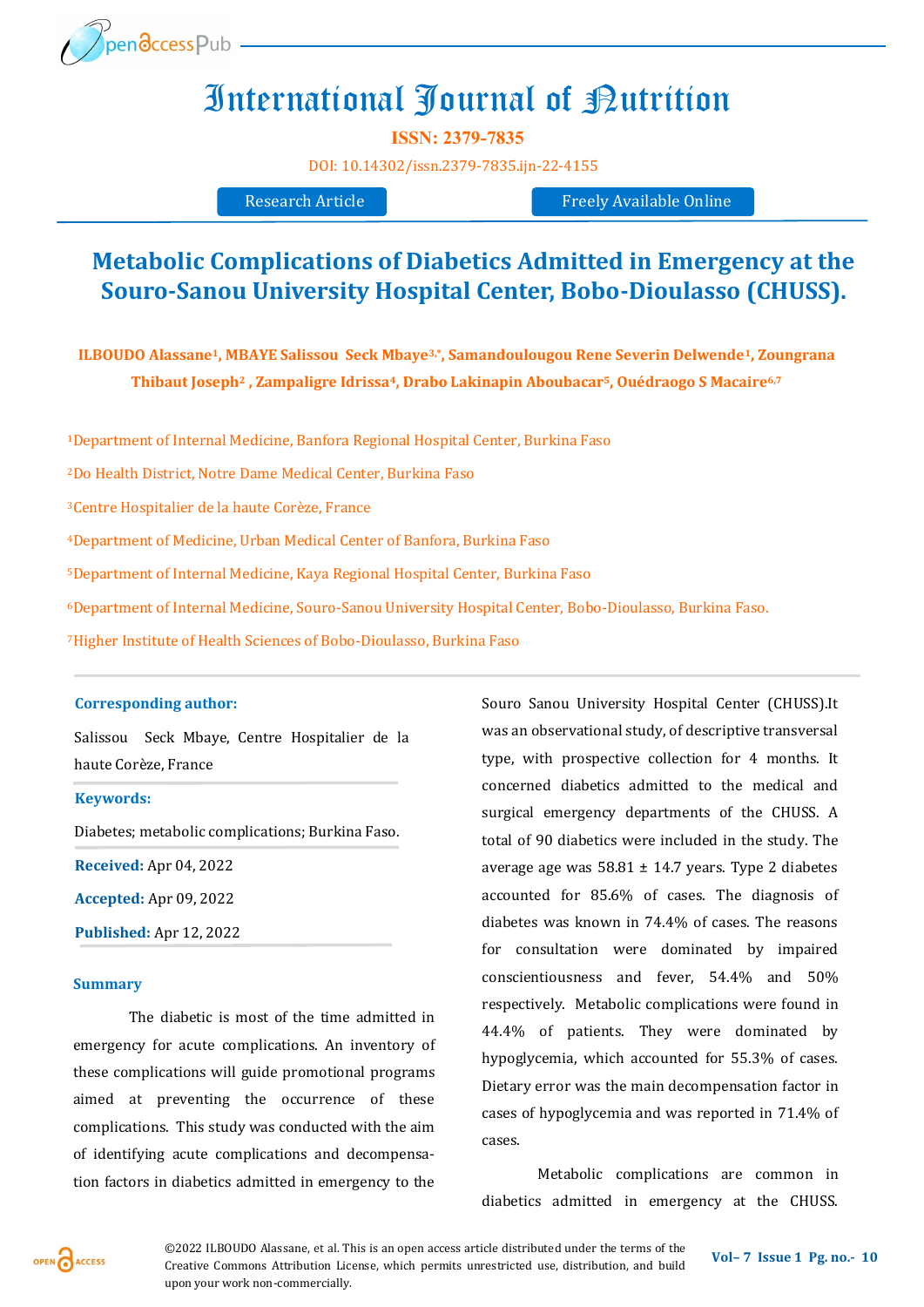

Decompensation factors are mostly preventable.

#### **Introduction**

Diabetes mellitus is a major public health problem, due to its magnitude and numerous complications. It is estimated that 463 million, or nearly half a billion people, have diabetes worldwide, a prevalence of 9.3% among adults aged 20 to 79 in 2019 [1]. If this trend continues, by 2045, about 700 million adults, a prevalence of 10.9%. The largest increase will occur in regions moving from low to middle income [1]. In the Africa region, more than 19 million people have diabetes. If left unchecked, this figure will increase by 143% by 2045, the largest projected increase compared to other regions[1]. In Burkina Faso, the results of the STEP-Wise survey for surveillance (STEPS) reported a prevalence of diabetes mellitus of 4.9% in 2013 [2]. Diabetes is taking a heavy toll on the world. The death rate is estimated at 11.3%, equivalent to 4.2 million diabetes-related deaths in 2019, in the 20-79 age group, or about 1 death every 8 seconds [1]. Among the complications of diabetes, metabolic complications can be immediately life-threatening. These are acute complications, motivating the use of medical emergencies. To reduce them would be to avoid their decompensation factors. These decompensation factors could vary from one context to another depending on the habits and level of education of patients. Au Burkina Faso work on acute complications and decompensation factors of diabetic patients admitted to emergencies has already been conducted, in 1998 [3], 2013 [4] and 2021 [5]. But all these studies had taken place in Ouagadougou, in the Centre region. However, the cultural realities and the technical platform are different in the West of the country, of which the Sourou Sanou University Hospital Center of Bobo-Dioulasso, is the reference center. This study is the first of its kind in the context of BoboDioulasso. It aims to improve knowledge of these metabolic complications and decompensation factors. It will thus allow a better prevention of decompensations, in order to reduce the morbidity and mortality of diabetics in emergency. Thus, it seemed relevant to us to investigate diabetic patients

admitted to the emergency departments of the CHUSS in Bobo Dioulasso in order to have strategies for guiding our awareness campaigns.

#### **Materials and Methods**

This is a series of prospective recruitment cases that took place from December 15, 2015 to April 15, 2016, a duration of 4 months. The study population was all patients admitted in emergency to the Medical Emergency and Surgical Emergencies departments of the CHUSS. Patients admitted to emergency departments (medical and surgical), diabetics known before admission or diagnosed with diabetes in the emergency department were included. The sample size of our study was calculated at 87 cases considering a prevalence of 6.2% in the Hauts Bassins region [6] and an accuracy of 5% with the following formula:  $n = \binom{Z2PQ}{d^2}$ 

Z (reduced normal) = is the coefficient to be used for the desired degree of confidence;  $z = 1.96$  for a  $95\%$ confidence level

P = expected prevalence

 $Q = 100\% - P$  (or 1-P)

d = the desired absolute accuracy

In total, the study involved 90 cases.

The data was entered and analyzed on Epi Info in its version 3.5.3. The comparison tests were made after verification of their validity criteria, considering a statistical significance threshold of p<0.05.

#### **Results**

Among our patients, 81 patients or 90% of diabetics admitted in emergency had a complication. Thirty-eight patients, or 46.91%, had metabolic decompensation.

Hypoglycemia was the most common metabolic decompensation with a rate of 55.3%, followed by ketoacidosis (36.8%) and hyperosmolar coma (7.9%) (Figure 1). The mean blood glucose of patients with hypoglycaemia was 2.03 mmol/l and a standard deviation of 1.04 mmol/l. The most common reason for consultation in cases of hypoglycemia was impaired

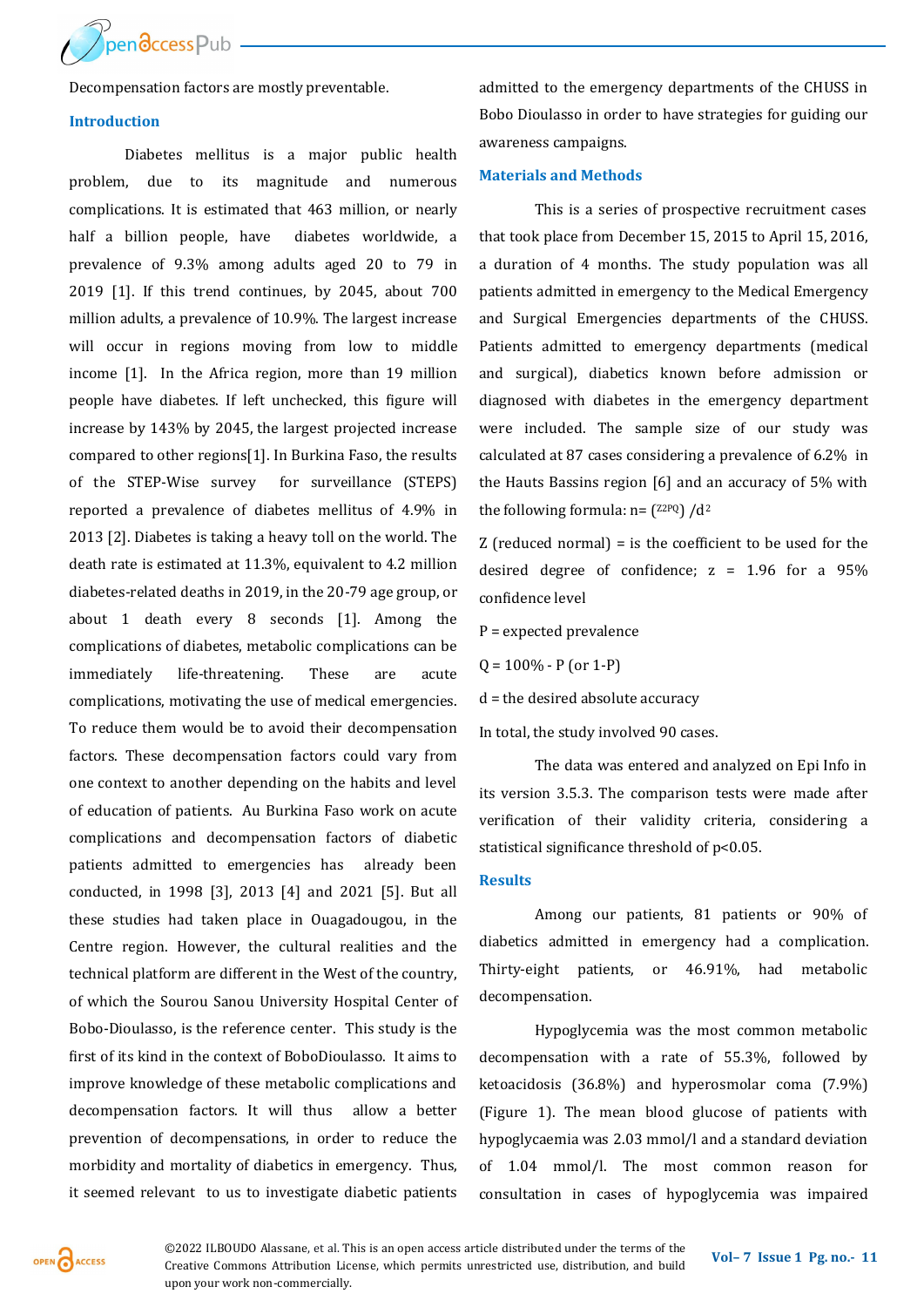





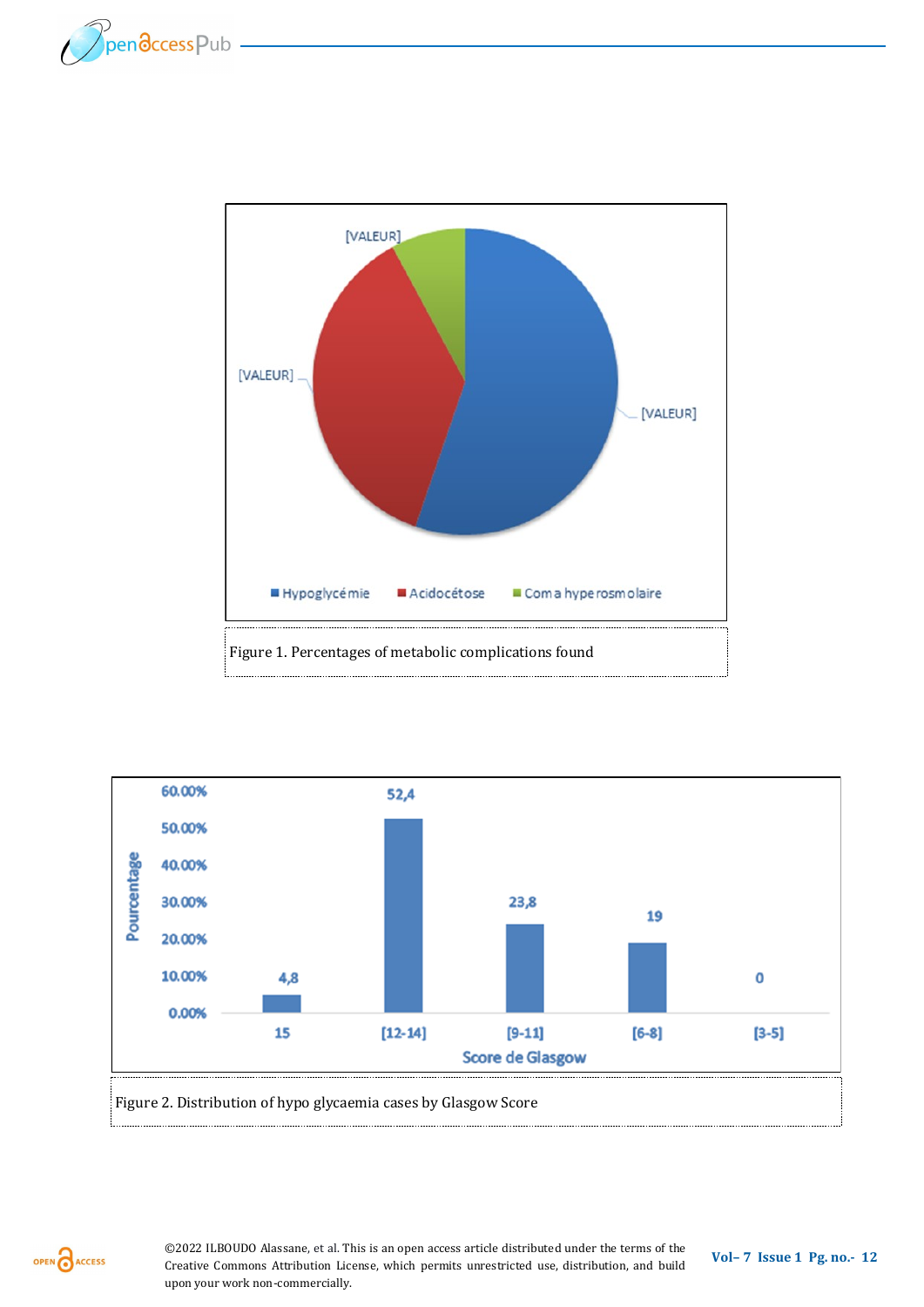

| Table 1. Description of cases of hyperosmolar coma |                    |                        |                    |
|----------------------------------------------------|--------------------|------------------------|--------------------|
|                                                    | Case 1             | Case 2                 | Case 3             |
| Age                                                | 65 years           | 61 years               | 67 years           |
| <b>Age of diabetes</b>                             | 4 years            | Discovery of diabetes  | 4 years            |
| <b>Type of diabetes</b>                            | Type 2             |                        |                    |
| <b>Previous treatment</b>                          | Biguanide          | Biguanide + SHG        | Biguanide          |
| <b>Decompensation factors</b>                      | Furosemide         | Furosemide + Infection | Vomiting           |
| <b>Circumstances of</b>                            | Coma and           | Coma                   | Coma               |
| diagnosis                                          | Convulsions        |                        |                    |
| <b>Clinical</b>                                    | Severe dehydration | Severe dehydration     | Severe dehydration |
| <b>Venous blood glucose</b>                        | 60 mmol/L          | 60 mmol/L              | 55.6 mmol/L        |
| Cétonurie                                          | <b>Traces</b>      |                        |                    |
| Glycosurie                                         | 4croix             |                        |                    |
| <b>Natremia</b>                                    |                    | $145$ mmol/L           | $147$ mmol/L       |
| Osmolarity&                                        |                    | 376 mosmol/L           | 381.6 mosmol/L     |
| Serum creatinine                                   | $275 \mu$ mol/L    | 457 µmol/L             | $187 \mu$ mol/L    |
| Length of hospitalization<br>at UM                 | 11 p.m.            | 49 Hours               | 29 Hours           |
| <b>Evolution</b>                                   | Deceased           |                        |                    |

 $\&$  : Osmolarity (mosmol/l) = (Na++13) x2 + Blood glucose (mmol/l)

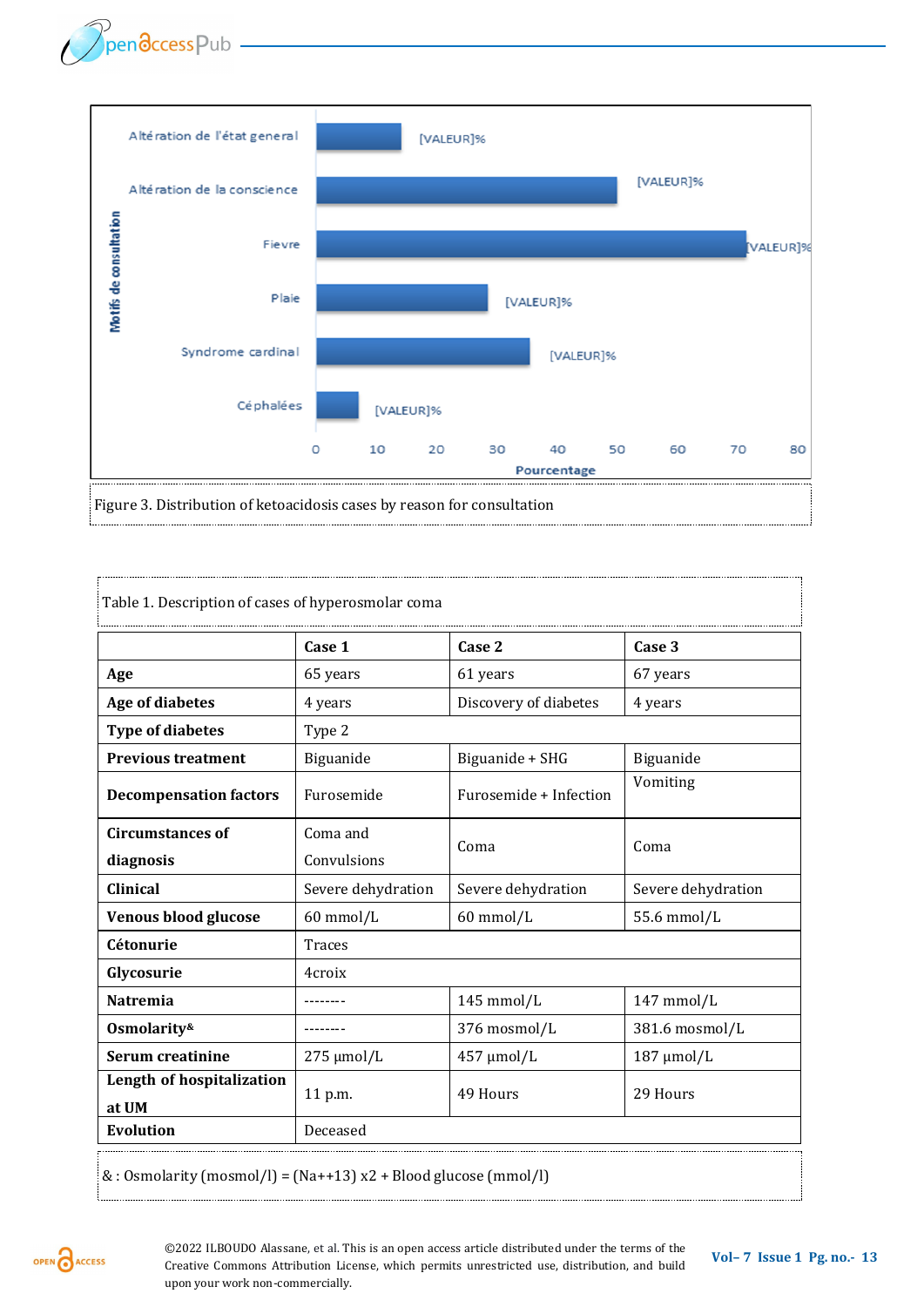**Dendccess**Pub

consciousness, found in 85.7% of cases. Cough was the second reason for consultation for diabetic patients admitted to the emergency room pour hypoglycemia (9.5%)." The majority of patients with hypoglycemia (72%) had a dual antidiabetic therapy combining biguanide and sulphonylurea (SHG), 14% were on biguanides or insulin. Patients on biguanide monotherapy presented their symptomatologies after taking alcohol for two of them, and after taking unspecified composition decoction for the other. Dietary error was the most encountered hypoglycemic decompensation factor (71.4%), followed by alcohol intake 28.6%, decoctions 9.5%. Figure 2

Ketoacidosis was found in 14 patients (17.28%), three (3) of whom were admitted by the Surgical Emergency Department. This is the only type of metabolic complication we have noted in this service. Of these patients, six (6) were not known to have diabetes (inaugural ketoacidosis). The mean blood glucose of these patients was 28.21 mmol/L with a standard deviation of 7.8 mmol/L and ketonuria ranged from 2 to 4 crosses. Fever was the main reason for consulting cases of ketoacidosis, 71.4%. Infection was the main decompensation factor in ketoacidosis cases, found in 57.1% of cases, followed by therapeutic breakdown in 49.9% of cases and dietary errors in 7.1%. Figure 3

Hyperosmolar coma is a formidable complication, it was fatal to the three cases we observed, two were confirmed by the calculation of plasma osmolarity, the third died before carrying out the necessary additional examinations. Table 1

#### **Discussion**

In our study, metabolic decompensations accounted for 46.91% of complications. Drabo [7] recorded them in only 17.5% of cases and Ouédraogo [3] in 18.82%. It could be that these low frequencies are related to the age of these two studies (1993 and 1998), especially since Kakoma [8] in 2014 found a frequency of metabolic decompensations closer to ours (48.9%) in Congo. Metabolic decompensations were dominated by hypoglycaemia, which accounted for 55.3% of these

decompensations. This proportion of hypoglycemia was very high in our work compared to those found by Kakoma [8] in Congo (7.45% of metabolic decompensations), and Jamoussi (4% of metabolic decompensation) [9]." This difference could be explained by the fact that all these studies did not take into account diabetics who consulted urgently without having been hospitalized, as is often the case for hypoglycemia. These were studies of patients hospitalized in intensive care or internal medicine departments. Other authors who carried out their studies taking into account these cases reported figures as high as ours as is the case of Drabo [7] who found a proportion of 64.29% and Ouédraogo [3] with a proportion of 56.25%. Ketoacidosis occupied the second place in terms of frequency among the cases of metabolic decompensations in our study with a proportion of 36.8%. Some studies have found proportions close to ours, as is the case of Drabo [7] (28.57% of metabolic decompensations) and Ouédraogo [3] (43.75% of metabolic decompensations). Other authors, however, reported very different proportions from the previous ones. These include Jamoussi [9] (63.63% of metabolic decompensations) and Kakoma [8] (76.15% of metabolic decompensations). Hyperosmolar coma remains in the third plane of metabolic decompensations in almost all studies even if its proportion is very variable from one author to another and this probably in relation to the difference in the definition adopted for this decompensation. It accounted for 7.9% of our cases of metabolic decompensations, very close to the proportion of 7.14% found by Drabo [7]. These figures are very different from those reported by Blaise [10] in Benin which is 41.9%. No case of lactic acidosis has been reported by any of the authors of our literature review as was the case in our work. This makes it possible to recall the rarity of this decompensation although for many of these studies, the diagnostic means of this decompensation (blood gas in particular) are not available giving the possibility to its underestimation.

#### **Conclusion**

Nearly one in two diabetics admitted to an emergency department at the CHUSS has a metabolic



**©2022 ILBOUDO Alassane, et al. This is an open access article distributed under the terms of the <b>Vol–** 7 **Issue 1 Pg. no.**- **14** Casatius Commany Attribution Lissue 2 interlation and build Creative Commons Attribution License, which permits unrestricted use, distribution, and build upon your work non-commercially.